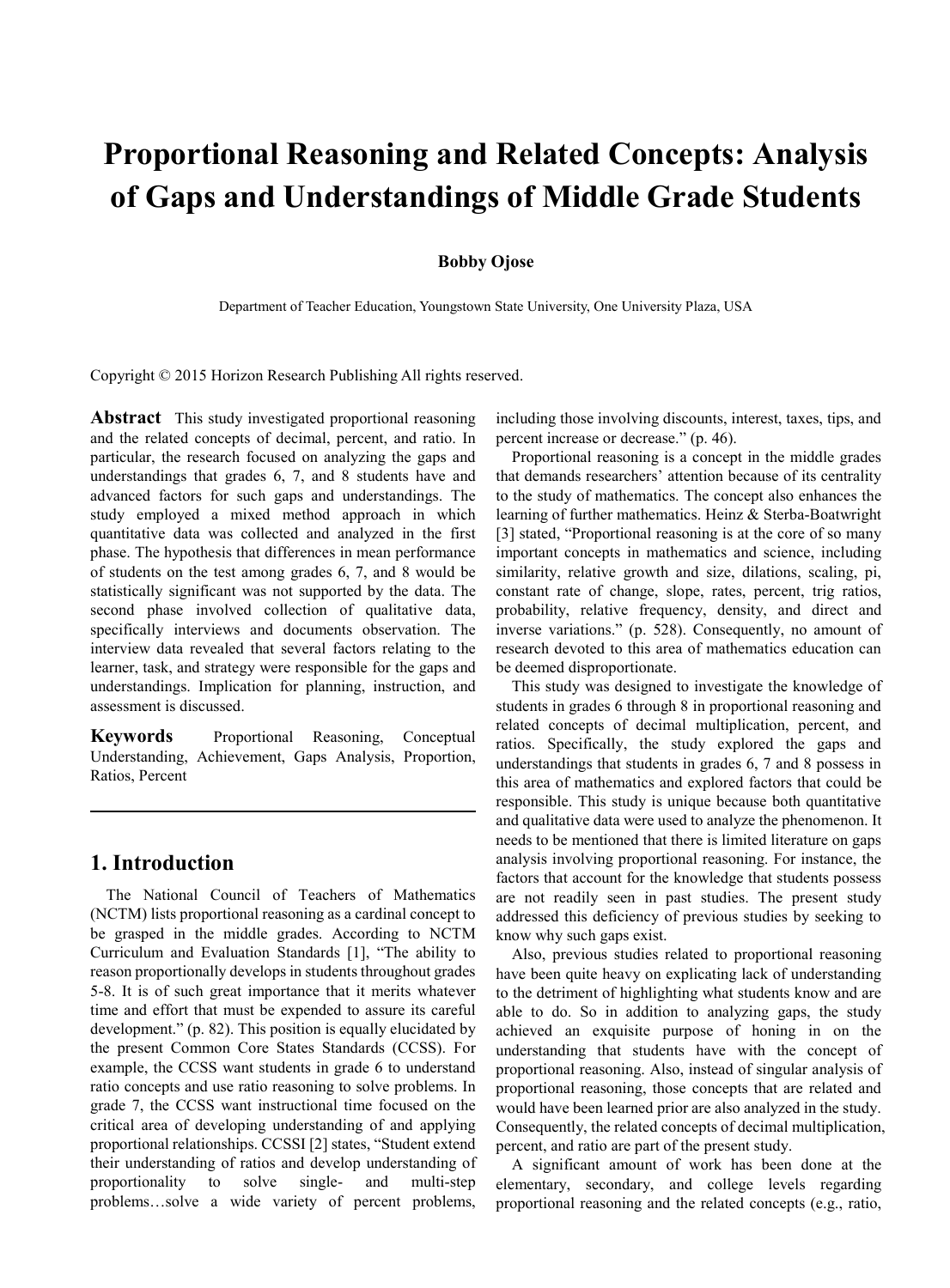percent and proportion). Tourniaire [4] investigated young students in grades 3, 4, and 5 in proportion. The study concluded that based on the success rate, young students have some understanding of the concept of proportion and that familiarity with the use of ratios in context, the presence of a mixture, and the use of manipulatives were context variables that influenced performance. Mixed results have however been found in studies that seek to find out about the knowledge of proportional reasoning at the secondary and college levels. Also, evidence exists that "A large segment of our society never acquires fluency in proportional reasoning.' (Hoffer, [5], p. 285).

At the secondary level, findings have shown lack of understanding with the concept of proportional reasoning. Singh [6] investigated the concepts of ratio and proportion constructed by grade 9 students' proportional reasoning schemes and procedures on three types of tasks: missing value, numerical comparison, and qualitative reasoning. Results indicate that only a small percentage of students who did well on a national exam were able to solve complex proportional problems and the grades obtained were not indicative of their knowledge of ratio and proportion. This finding is in line with other studies which concurs that proportional reasoning and the related concepts are "difficult concepts that present a challenge to many students." (Ben-Chaim, Fey, Fitzgerald, Benetto & Miller, [7]; Lo & Watanabe, [8]).

At the college level, the story is similar. Although instruction in proportions generally begins in the middle school years, proportional reasoning remains problematic for many college students (Lawton, [9]). The finding of Lawton's study indicate that college students more readily solve proportion problems if the contents of the items in the problem are relatively distinct from one another. This implies that college students lack conceptual understanding of proportional reasoning.

## **2. Guiding Frameworks**

Two frameworks that guided this study are the information processing model and the metacognitive awareness theory. Both of these frameworks are grounded in and are under the canopy of the cognitive learning theory. According to Eggen & Kauchak [10], cognitive theories help us better understand the complexities of learning mathematics, including the role that motivation, beliefs, expectations, and strategies play in determining how students learn." (p. 386).

The information processing model wants students to exhibit the knowledge they possess. It also explicates the ability of students to explain their thought process. The theory was at various times elaborated on (e.g., Atkinson & Shiffrin, [11]; Gagne, [12]; Anderson, [13]). The model consists of perception, encoding, storage, and retrieval. Gagne [12] translated the information processing model into an instructional model called "phases of learning." An

example would be the internal process in the child to retrieve working memory as the teacher asks for recall of previously learned information.

The metacognitive awareness theory is influenced by variables associated with learners, tasks, and strategies (Duell, [14], cited in Schunk, [15], p. 193). According to Flavell [16], "... metacognition is loosely defined as any knowledge or cognitive activity that takes as its object, or regulates, any aspect of the cognitive enterprise …It is called metacognition because its core meaning is '*cognition about cognition*.' Metacognitive skills are believed to play an important role in many types of cognitive activity… including perception, attention, memory, and problem solving" (Cited in Schunk, [15], p. 192). In a nutshell, metacognition is the student's ability to control their cognitive processes.

## **3. Hypothesis**

The first phase of the study is the quantitative part where the data obtained from the test administered to students was analyzed using statistical procedures. The two hypotheses that guided the quantitative phase are as follows:

1. The alternate hypothesis was assumed in the means comparison. Symbolically, I anticipated  $H_A$ :  $M_8 > M_7 > M_6$ . This implies that the mean generated from each of the test questions for grade 8 would be higher than that of grades 7 and 6. Likewise, the mean of grade 7 would be higher than that of grade 6.

2. A second hypothesis was that the differences in the means would be statistically significant. My reason for posing the above hypotheses is obvious – students in higher grades should intuitively perform better than students in lower grades in mathematical concepts. This reasoning is supported by Tourniaire [4] who suggests that "Performance improves with age, up to adulthood." (p. 401).

## **4. Research Questions**

Based on the outcome and results of the quantitative phase of the study, further analysis was done by interviewing the teachers and selected students to shed more light on the quantitative data. Therefore the following research questions guided the qualitative phase of the study:

1. What understanding do students possess of the concept of proportional reasoning and the related concepts?

2. What factors account for the understanding or lack of understanding (gaps) exhibited by students?

# **5. Methodology**

#### **Participants**

Participants were  $6^{th}$ ,  $7^{th}$ - and  $8^{th}$ - grade students in a suburban northeastern city of the United States. The middle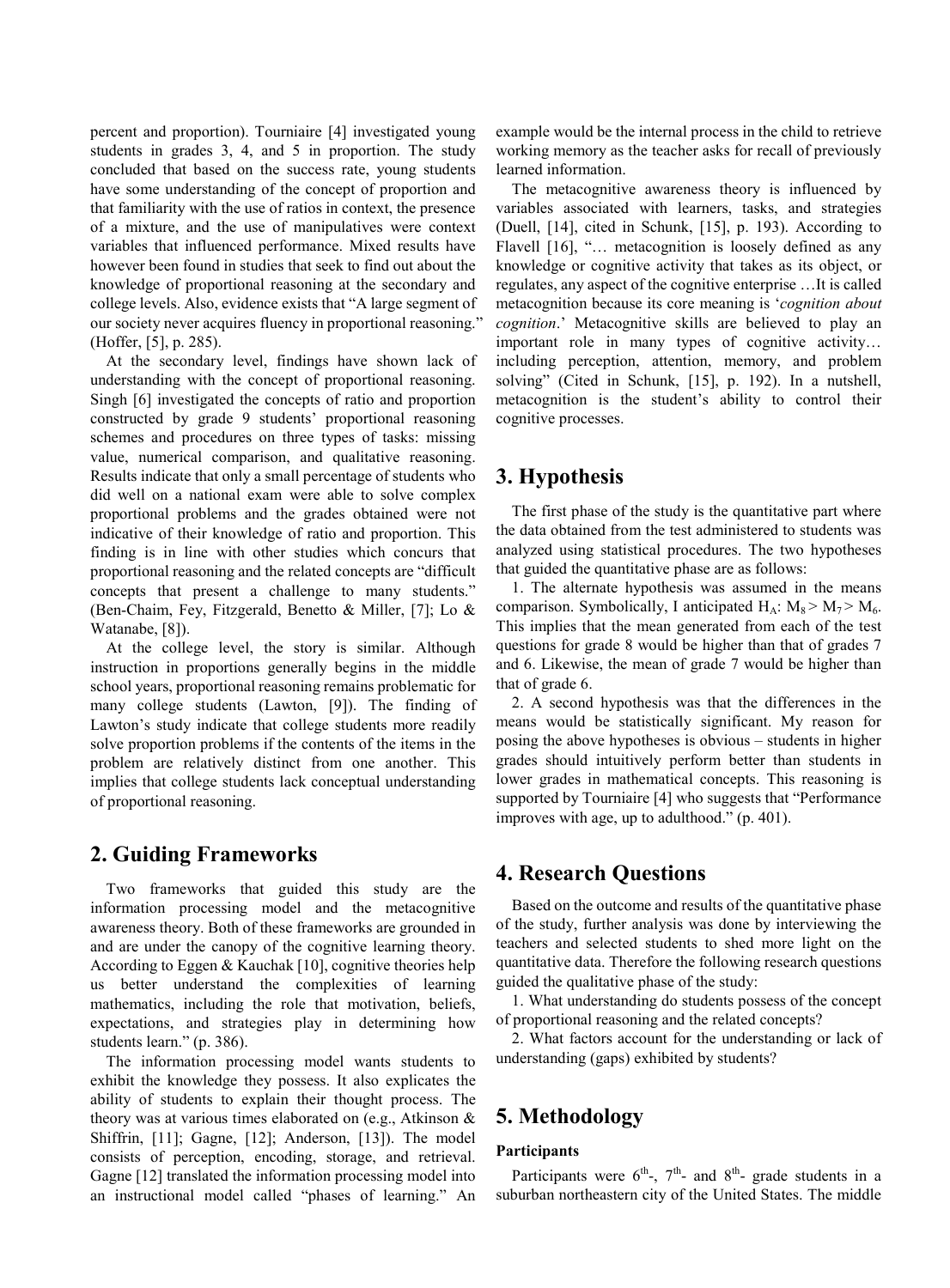school has a few number of migratory students and students from low socioeconomic backgrounds. There were a total of 114 students who participated in the study: 35 were grade 6; 43 were grade 7; and 36 were grade 8. Sixty four participants were females and 50 were males ranging from 12 years to 14 years and 5 months. In addition, the three teachers for grade 6 (Mr. A), grade 7 (Mr. B), and grade 8 (Mr. C) were also part of the qualitative phase of the study.

#### **Instrumentation**

The test administered to students was constructed by the researcher. As indicated, the questions were those that relates to proportions and proportional reasoning. Hence there was a question each in decimal multiplication, percent, ratio, proportion, and proportional reasoning. In constructing the questions, I had in mind that each solution set should somehow result to thinking proportionally. Also, the test was constructed in such a way that the answer to all problems was the same. The rationale for this was to prompt students into thinking about how the concepts may be related or not related. It should be noted that the concepts of proportion and proportional reasoning are same in the context of mathematical structure and they are taught in the same time frame in any given school year. However, I distinguished between them in this study. While the proportion problem was used to find out understanding related to missing value, the proportional reasoning problem is contextual and was meant for students to show understanding of application. The point being made here is that the concepts are not necessarily different; even though they seem to be referred to as two different things in this study.

#### **Procedure**

There were two steps involved in the data collection process. First, the quantitative data was obtained by administering the constructed test to students in grades 6, 7, and 8. The teachers administered the test during the regular class period. Students were to answer all five questions and show their work. To accommodate slower test takers, I instructed the teachers to give all students enough time to complete the test. Even though the questions can conveniently be completed in a class period, I suggested that teachers allow students to complete the test in a later day if they were unable finish in one class period. Feedback from the teachers indicated that all students completed the test and that time was not an issue. Each of the five questions was graded on a 4-point scale.

After grading and initial analysis of the descriptive statistics, two students who got all questions right from each grade level were selected and scheduled for interviews. In addition, their teachers (Mr. A, Mr. B, and Mr. C) were also scheduled to be interviewed. The purpose of the interviews was to find out more about the understanding that students has of proportional reasoning and the related concepts. This was to further explore the gaps and understandings exhibited by students. The interviews were conducted by the researcher and two assigned research assistants during a

spring semester. The participants (teachers and students) were selected as a result of convenience. The teachers were the cooperating teachers to whom my preclinical students were assigned. Consequently, I was in these classes at least once a week for the semester.

## **6. Data Analysis**

As stated earlier, both quantitative and qualitative data were collected for the study. Appropriately, a mixed method procedure was employed in analyzing the data. This was imperative because the purpose of the investigation which was to find out about understandings and to analyze factors responsible for a phenomenon can hardly be captured in one kind of data. According to Gay, Mills & Airasian [17], "The purpose of mixed methods research is to build on the synergy and strength that exists between quantitative and qualitative research methods to understand a phenomenon more fully than possible using either quantitative or qualitative alone." (p. 481). Specifically, the model used with this study was the exploratory sequential design which begins with quantitative data collection and analysis and then followed up with qualitative data collection and analysis. According to Creswell [18], "The rationale for exploratory sequential design is that the quantitative data and results provide a general picture of the research problem; more analysis, specifically through qualitative data collection is needed to refine, extend, or explain the general picture." (542).

In the quantitative phase, the collected data (test scores of students) was entered into the Statistical Program for the Social Sciences (SPSS) program. Specifically, one-way Analysis of Variance (ANOVA) was used to compare the means and test the hypotheses. The means, standard deviations, degree of freedom and the F-ratio were extracted appropriately and analyzed. For the qualitative data, interviews were tape recorded and transcribed. The tests for each of the selected student to be interviewed were perused prior to the interviews. Students were asked pertinent questions that would help in understanding what they know or do not know about proportional reasoning.

## **7. Findings**

*Quantitative Data*: The following data was obtained from the test given to participants in the study.

**Table 1.** Data from Question A:  $.05 \times 80 =$ 

|         | <b>Total Points</b> | Mean | <b>SD</b> |
|---------|---------------------|------|-----------|
| Grade 6 | 86                  | 2.46 | 0.878     |
| Grade 7 | 122                 | 2.84 | 0.837     |
| Grade 8 | 93                  | 2.58 | 1.107     |

QA: In the multiplication of decimal problem, results showed that the mean score of students in grade 7 was more than those in grade 8 and this contradicts the initial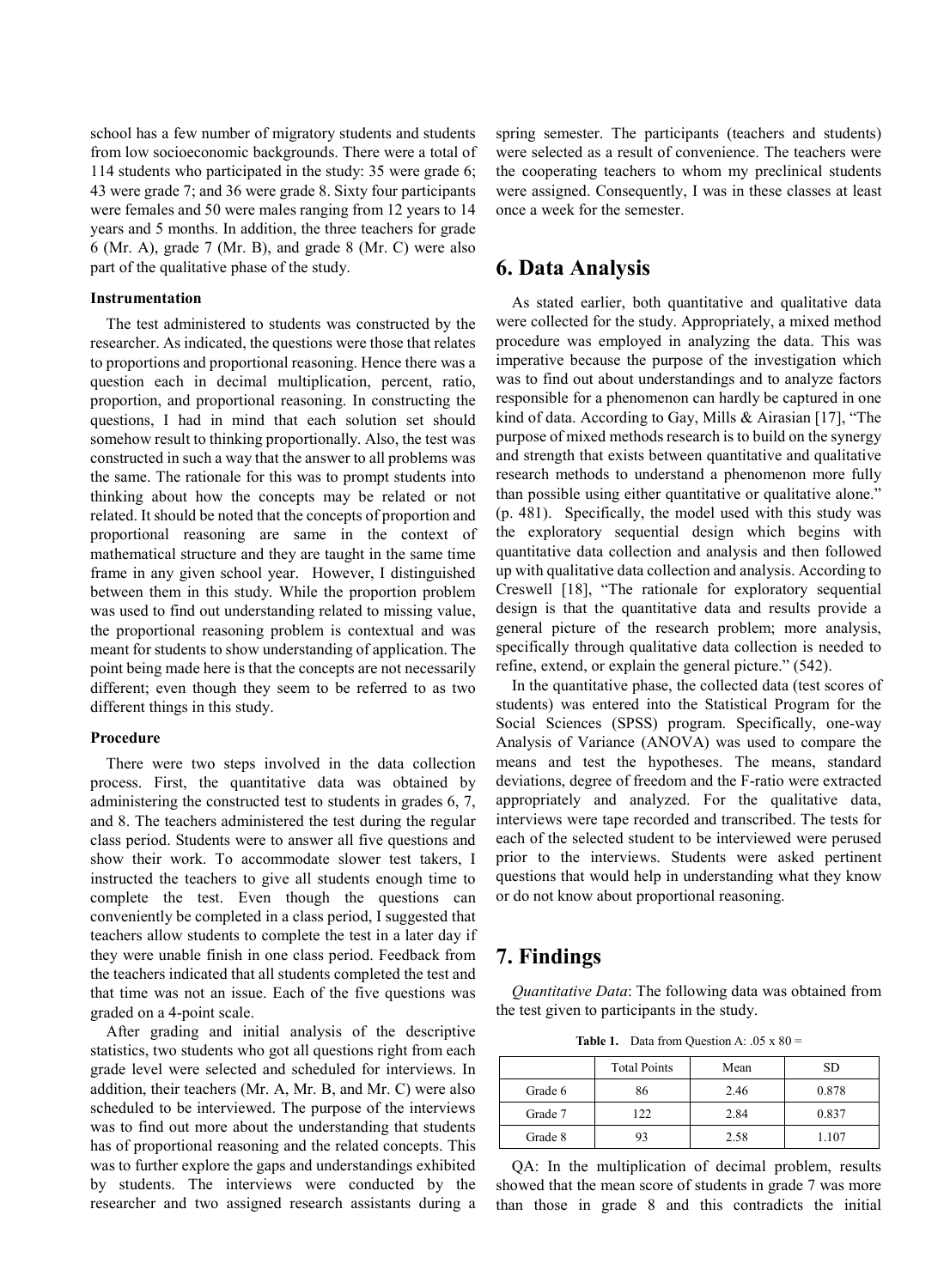hypothesis. Here  $M_7 > M_8 > M_6$ .

|         | <b>Total Points</b> | Mean | SD    |
|---------|---------------------|------|-------|
| Grade 6 | 72                  | 2.06 | 0.708 |
| Grade 7 | 83                  | 1.93 | 1.035 |
| Grade 8 | 133                 | 3.69 | 0.845 |

**Table 2.** Data from Question B: What is 5% of 80?

QB: In the percent problem, the initial hypothesis was not upheld. The mean score of grade 8 was greater than that of grades 7 and 6. However, the mean score of grade 6 was greater than grade 7. Here  $M_8 > M_6 > M_7$ .

**Table 3.** Data from Question C: Find the missing number:  $5:100 = ? : 80$ 

|         | <b>Total Points</b> | Mean | SD    |
|---------|---------------------|------|-------|
| Grade 6 | 76                  | 2.17 | 1.060 |
| Grade 7 | 102                 | 2.37 | 1.045 |
| Grade 8 | 155                 | 4.30 | 0.599 |

QC: In the ratio problem, the hypothesis was supported. The mean score of grade 8 was greater than that of grade 7 and 6. Here  $M_8 > M_7 > M_6$ .

**Table 4.** Data from Question D: Solve for x:  $5/100 = x/80$ 

|         | <b>Total Points</b> | Mean | <b>SD</b> |
|---------|---------------------|------|-----------|
| Grade 6 | 73                  | 2.08 | 0.993     |
| Grade 7 | 95                  | 2.21 | 1.127     |
| Grade 8 | 124                 | 3.44 | 1.042     |

QD: In the proportion problem, the hypothesis was supported because grade 8 has a mean score higher than grades 7 and 6. Here  $M_8 > M_7 > M_6$ .

**Table 5.** Data from Question E: If 5 quarters can buy 100 candies, how many quarters can buy 80 candies?

|         | <b>Total Points</b> | Mean | SD    |
|---------|---------------------|------|-------|
| Grade 6 | 92                  | 2.62 | 0.867 |
| Grade 7 | 119                 | 2.96 | 0.971 |
| Grade 8 |                     | 2.69 | 1.356 |

QE: In the proportional reasoning problem, the mean

score of students in grade 7 was higher than grade 8. This is at variance with the initial hypothesis which premised that higher grades will perform better than lower grades. Here  $M_7 > M_8 > M_6.$ 

Now moving on to the second hypothesis of the study. I did hypothesize that differences in the means of grades 6, 7, and 8 would be statistically significant. Tables 6 and 7 below provide the answer to this hypothesis:

Following test administration, no significant differences were found between and among students' mean scores of the three grade levels on the entire test. As indicated on the output tables, the mean score of grade 6 was 12.43 with SD of 5.141; the mean score of grade 7 was 12.44 with SD of 4.061; and the mean score of grade 8 was 14.25 with SD of 3.879. This is not statistically significant  $(F (2, 111) = 2.124,$  $p > .05$ ). This finding contradicts my hypothesis which claimed that the differences in the means of the three grade levels would be statistically significant.

#### **Qualitative Phase**

To answer the research questions posed at the outset, the first thing I did was to peruse the scored test of students with the aim of identifying some solutions that are non-routine. This meant looking for students' work that does not use pure algorithmic methods. To my disappointment, all of the solutions by students in all grades used standard algorithms. However, when I met with students to conduct the interviews and made them use a different method to solve the proportional reasoning problem, a different outcome manifested. The students were able to use non-routine methods- diagrams, tables, words, etc. to show their work. The following questions were asked each student during the interview: 1. Look at your work again. You got the same answer for all the questions. In your opinion why is this so? 2. What similarities or differences can you see that exist between and among all five problems? 3. For the last question (the proportional reasoning problem), can you show a different method of solving the problem? In the third interview question, students were encouraged to represent their thoughts using any form – drawing, words, tables, etc.

**Table 6.** Descriptive Statistics

| N                           |     | Mean  | Std. Deviation | Std. Error  | 95% Confidence Interval for Mean |       | Minimum | Maximum |
|-----------------------------|-----|-------|----------------|-------------|----------------------------------|-------|---------|---------|
|                             |     |       |                | Lower Bound | <b>Upper Bound</b>               |       |         |         |
|                             | 35  | 12.43 | 5.141          | .869        | 10.66                            | 14.19 |         | 20      |
| $\mathcal{D}_{\mathcal{L}}$ | 43  | 12.44 | 4.061          | .619        | 11.19                            | 13.69 |         | 20      |
|                             | 36  | 14.25 | 3.879          | .647        | 12.94                            | 15.56 |         | 20      |
| Total                       | 114 | 13.01 | 4.411          | .413        | 12.19                            | 13.83 |         | 20      |

**Table 7.** One-way ANOVA for the test  $H_A$ :  $M_8 > M_7 > M_6$ 

|                | Sum of Squares | df    | Mean Square |       | Sig.        |
|----------------|----------------|-------|-------------|-------|-------------|
| Between Groups | 81.065         | ∸     | 40.533      | 2.124 | $P > 0.05*$ |
| Within Groups  | 2117.926       | ı 1 1 | 19.080      |       |             |
| Total          | 2198.991       | 13    |             |       |             |

\*Hypothesis tested at the .05 level.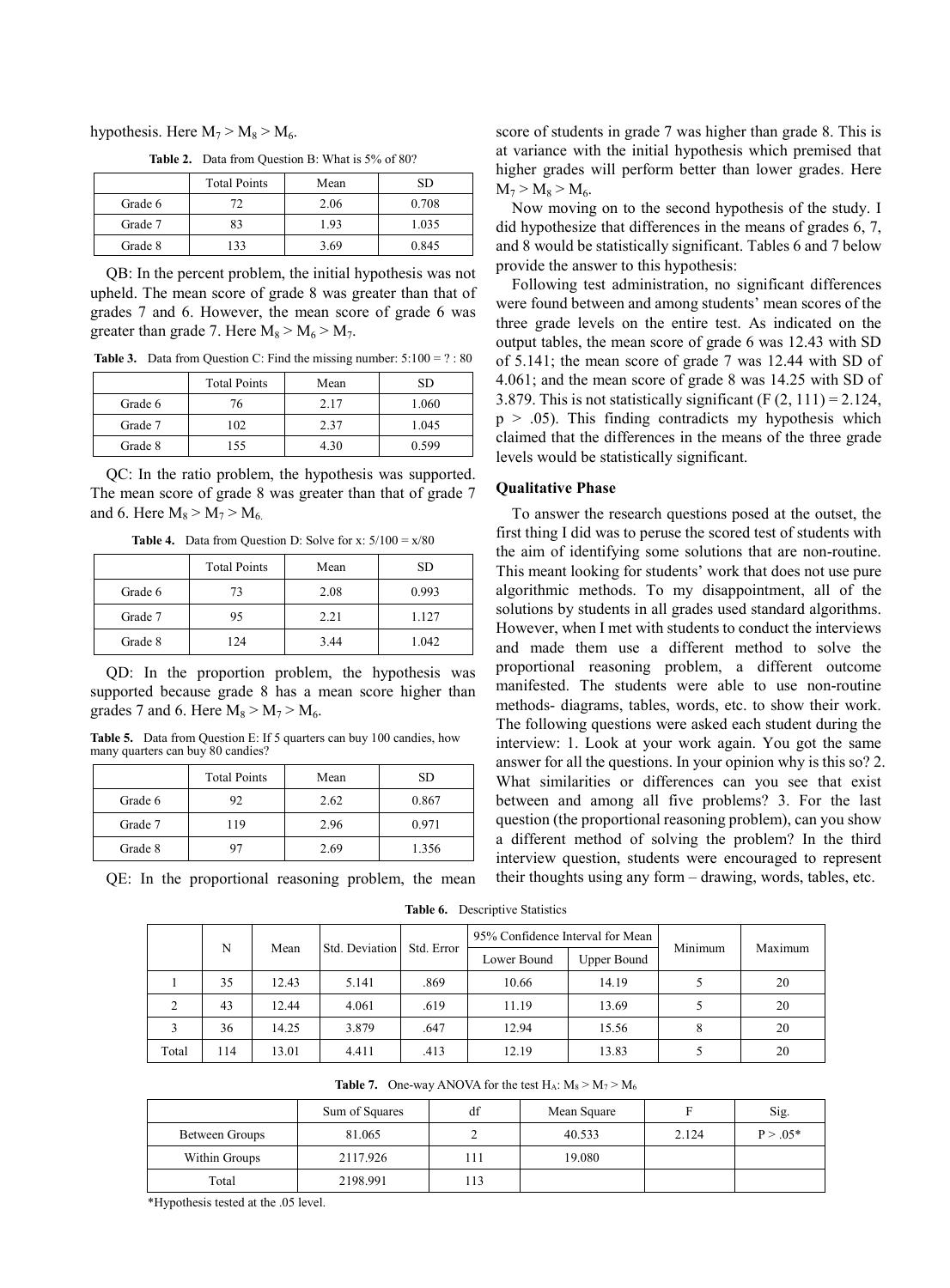For interview questions 1 and 2, the aim was to see if students could recognize that the problems are in fact related and can be solved using common sense, even without computation. As would be expected, there were hits and misses which will be discussed next. But first I should mention that some students showed novel ways of solving the problems. For example, one grade 8 student demonstrated conceptual understanding by using symbols and algebraic manipulation as shown in Figure 1 below:



**Figure 1.** Solution Sets of a Grade 8 Student

The student set up a proportion and uses cross multiplication method to find the value of x in all of the problems. The significance of this is that the student was able to use the same reasoning to solve concepts of decimal multiplication, percent, ratio, and proportion.

The gaps exhibited in the proportional reasoning concept was evident in the quantitative data as well as the information revealed by the interview data and students' work. Recall that the quantitative data has the grade 8 students recording a mean of 2.69 (maximum points  $= 4$ ) in the proportional reasoning question. Gap was also evident when students were asked to explain the similarities and or differences with and among the concepts. The purpose of the *similarities and differences* interview question was to find out the misconceptions that students might have with the concepts. It was found that even though a student might have the correct answer to a problem, gap in understanding may still exist as exhibited by students' explanation. For example, the grade 6 and 7 students basically stated that they cannot

fathom any differences or similarities among the concepts. The grade 6 student stated: "I don't know if they are similar or different, it's just that I can solve the problems." One of the grade 8 student stated: "There is 80 and 5 in every single problem, so it has to deal with 4 and you use equation to solve; and I can see they are different because they are different topics of decimal, ratio, and percent." At this point, I asked a further question: "But can decimal be percent and ratio be proportion, etc.? The grade 8 student answered: "Not necessarily because they are not the same math topic." At minimum, the expectation was for students to explain how the different concepts of decimal, percent, ratio, and proportion are connected or related.

The third interview question wants students to show an alternative method of solving the proportional reasoning problem. The work of all three grade levels is shown below. It needs to be highlighted that the three pieces of work analyzed are the best and represents the highest level of organized thinking by a student from each grade level.

*Grade 6 Student*. The student drew a picture to illustrate the thought process in solving the proportional reasoning problem as shown in Figure 2 below:



**Figure 2.** Sixth Grade Solution to the Proportional Reasoning Problem.

As shown above, the grade 6 student was able to arrive at the correct answer by a different method of drawing a picture. The student figured out that one quarter will buy 20 candies and then continue a pattern of circles that led to the correct answer. *Grade 7 Student*. The student used a table to illustrate his thinking as shown in Figure 3 below:

| I can use the table          | you get 20 Candies for 1 quarter. |
|------------------------------|-----------------------------------|
| # of Quarters   # of Candies |                                   |
|                              | $20$                              |
| 2   40                       |                                   |
| 3  60                        |                                   |
| 4   80                       |                                   |
| $5 \mid 100$                 |                                   |
| I can go on and on           |                                   |



As shown above, this student preferred using a table as a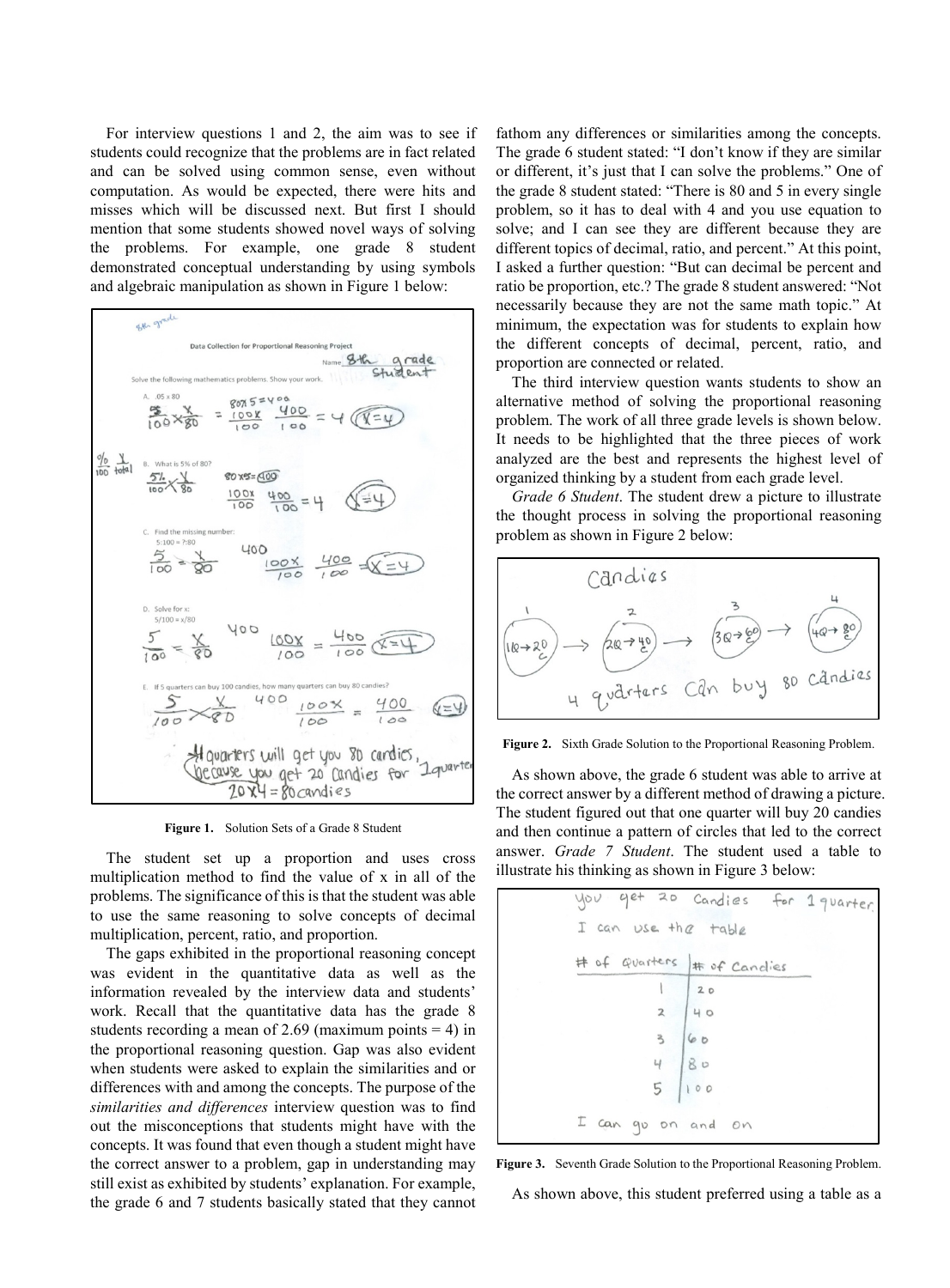different solution path to the problem. The student found that "One quarter would be 20 candies, 2 quarters would be 40 candies, 3 quarters would be 60 candies and on and on." When I demanded to know what "On and on" mean, the student said: "If I know any number of quarters, I can figure out the number of candies I can buy."

*Grade 8 Student*. The student used counter argument and analysis to answer the question. She stated: "Our teacher says that proportion is stating that two ratios are equal. I see that  $5/100 = 4/80 = 3/60 = 2/40$  are proportions. If we take any pair and do the cross products, we would get the same thing:

 $5/100 = 4/80$ ,

Then  $5 \times 80 = 4 \times 100$ 

This means  $400 = 400$  (true statement)

Also,  $4/80 = 3/60$ 

Then  $3 \times 80 = 4 \times 60$ 

This means  $240 = 240$  (true statement)

Now this is true of any pair of proportion taken. But if I was to get a different answer, say 3 instead of 4, my proportion would look like this:

 $5/100 = 3/80$ 

This would be  $3 \times 100 = 5 \times 80$  which is  $300 = 400$  and would be incorrect"

Although I had to ask clarifying questions to help me better understand the thinking of this student, the bottom line however is that the underlying concept of proportional reasoning was demonstrated by the student. The student basically used trial and error method to see if the answer (4) to the problem was reasonable.

| Question       | Teacher | Exemplar Quote                                                                                                                                                                                                                                                                                              | Theme That Emerged        |
|----------------|---------|-------------------------------------------------------------------------------------------------------------------------------------------------------------------------------------------------------------------------------------------------------------------------------------------------------------|---------------------------|
|                | Mr. A   | "The only concepts I have formally taught to my students are decimals and ratios; we are yet                                                                                                                                                                                                                | Proportional reasoning    |
|                |         | to do proportion, percent, and proportional reasoning."                                                                                                                                                                                                                                                     | concept not yet taught    |
| Q1             | Mr. B   | "All concepts except proportional reasoning have been taught and I intend to teach it in a                                                                                                                                                                                                                  | Proportional reasoning    |
|                |         | week or two."                                                                                                                                                                                                                                                                                               | concept not yet taught    |
|                | Mr. C   | "I did teach all these concepts in $6th$ and $7th$ grade. All I am doing now is periodically                                                                                                                                                                                                                | Proportional reasoning    |
|                |         | reviewing the concepts if they are needed in understanding any topics that I am teaching."                                                                                                                                                                                                                  | concept already taught.   |
|                |         | "There is a program that we use in the $6th$ grade and it is provided by the district. The program<br>is restrictive because you just basically teach it the way it is set up. It is technology-based and<br>the lesson plans are already formatted. We just teach it. We have CDs for all the lessons. For |                           |
|                | Mr. A   | example, if I want to teach my students ratios, I would project the material to the screen.                                                                                                                                                                                                                 | Prescribed method of      |
|                |         | There is the problem of the day, sequence of examples related to the topic and I have students                                                                                                                                                                                                              | teaching                  |
|                |         | copy the notes while I explain the concept; then they do the checking for understanding                                                                                                                                                                                                                     |                           |
| Q2             |         | problem; then they do the independent practice and then classwork."                                                                                                                                                                                                                                         |                           |
|                |         | "I use various methods depending on the topic being taught. I could use lecture method or                                                                                                                                                                                                                   |                           |
|                | Mr. B   | group work. For example, when I taught percent, I gave students an activity where in groups,                                                                                                                                                                                                                | Lectures/ Group work      |
|                |         | they decided on what to buy or which store to buy based on given information."                                                                                                                                                                                                                              |                           |
|                | Mr. C   | "I basically pose a problem and have students struggle to solve it. If necessary, I give input to                                                                                                                                                                                                           | Learner-centered          |
|                |         | help them solve it. I put the students at the center of the learning. My job is more of guiding."                                                                                                                                                                                                           | instruction               |
|                |         | "I am surprised that my students got the proportional reasoning problem right even without                                                                                                                                                                                                                  |                           |
|                |         | teaching it. I really don't know how but I think because they probably related to the question                                                                                                                                                                                                              | Real-life related task    |
|                |         | as it is a real-life situation problem. For those that performed poorly, I think two reasons                                                                                                                                                                                                                | <b>Task Variable</b>      |
|                | Mr. A   | might be responsible. First, I have not covered all the topics and second, there is the problem                                                                                                                                                                                                             |                           |
|                |         | of motivation with my students. It is difficult to get them to do some things. So I think that                                                                                                                                                                                                              | Motivation                |
|                |         | even though some of them might know how to solve the problems, they just wouldn't do it. I                                                                                                                                                                                                                  | Leaner Variable           |
|                |         | think I need to work on some ways to motivate my students to do their best at all times."                                                                                                                                                                                                                   |                           |
|                |         |                                                                                                                                                                                                                                                                                                             | Remembering               |
|                |         | "My students find it hard to remember past stuff. After learning it, they just think it is not                                                                                                                                                                                                              | Learner Variable          |
|                | Mr. B   | relevant anymore. Some also hold negative view of math; that is, math is difficult and do not                                                                                                                                                                                                               |                           |
|                |         | even try to solve a problem if it is challenging. Those that did well are those that perseveres                                                                                                                                                                                                             | Negative Perception about |
| Q <sub>3</sub> |         | and I think most of those students are good problem solvers anyway."                                                                                                                                                                                                                                        | Math                      |
|                |         |                                                                                                                                                                                                                                                                                                             | Learner Variable          |
|                |         |                                                                                                                                                                                                                                                                                                             | Application of previous   |
|                |         | "Inability to apply what was learned is a problem that I think those that did not do well have.                                                                                                                                                                                                             | knowledge                 |
|                |         | They easily forget also. Those students usually do not take their work very seriously. For                                                                                                                                                                                                                  | <b>Strategy Variable</b>  |
|                |         | those that did well, I think that they simply remember their decimals, percent, and ratio partly                                                                                                                                                                                                            |                           |
|                | Mr. C   | because we use them and refer to them daily in problem solving. For example, in our warm                                                                                                                                                                                                                    | Remembering/forgetting    |
|                |         | up exercises, we use those concepts at least 5 minutes per day. I also think that those that did                                                                                                                                                                                                            | Learner Variable          |
|                |         | well have better strategies in tackling math problems. It is almost certain to have the two                                                                                                                                                                                                                 |                           |
|                |         | extremes in any class; I mean the good problem solvers and the not so good."                                                                                                                                                                                                                                | Effective strategies for  |
|                |         |                                                                                                                                                                                                                                                                                                             | solving problems          |
|                |         |                                                                                                                                                                                                                                                                                                             | <b>Strategy Variable</b>  |

|  | <b>Table 8.</b> Matrix Organizing Teacher Interview Data |  |  |
|--|----------------------------------------------------------|--|--|
|  |                                                          |  |  |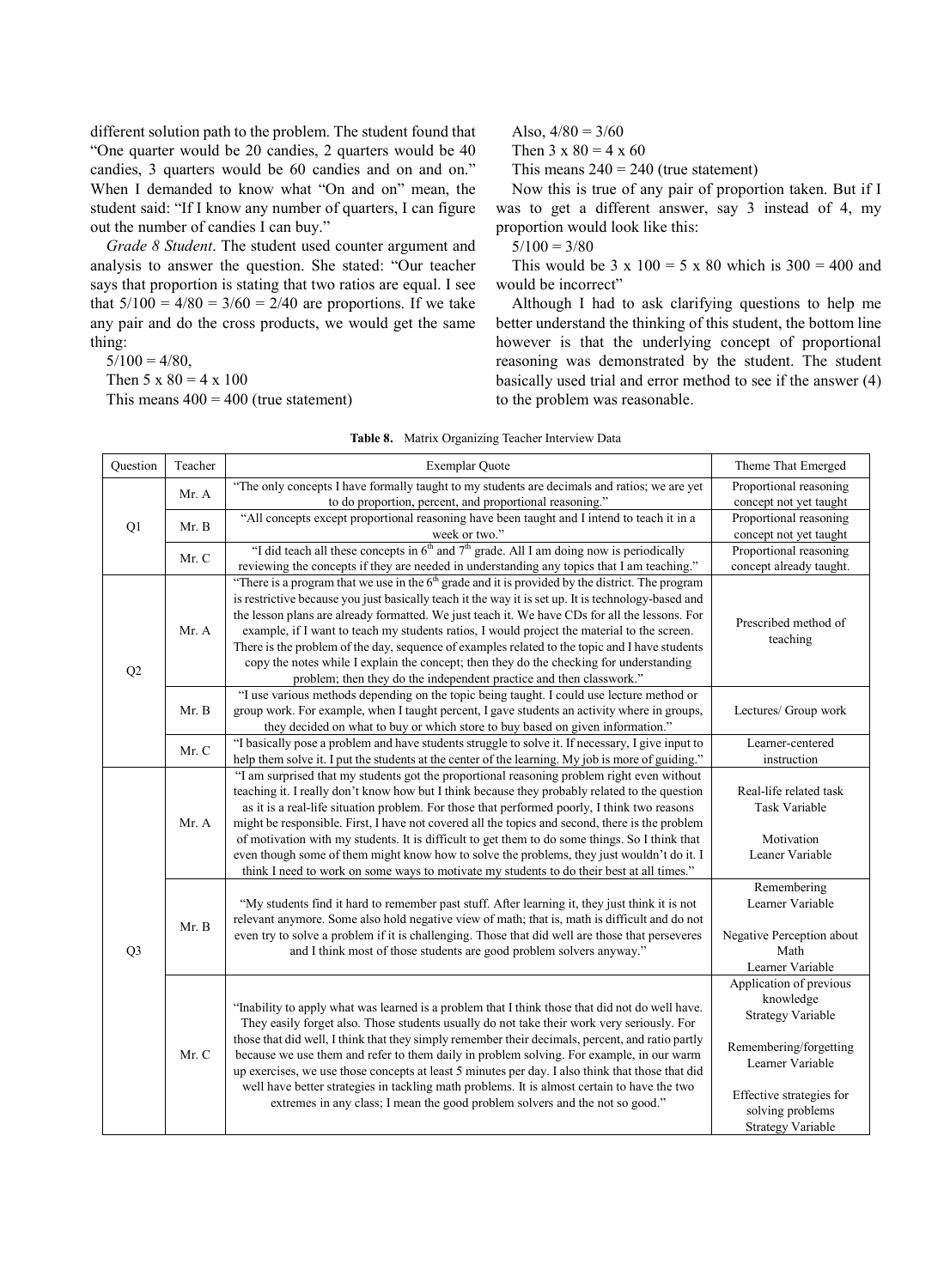*Teacher Interviews*: The interview protocol was handed to teachers prior to the actual interview day. The purpose was to apprise them of the expectation and to obtain as much information as possible in the areas of curriculum and instruction. The protocol was also intended to understand the perception of teachers about students' knowledge of the concepts. It should be mentioned that the school practices looping as placement strategy. Powell [19] describes looping as the "continuous year-to-year instructional planning involving the same team of students and teachers and students typically move to the next grade with the current team" (p. 159). Students at this school move with their mathematics teachers to the next grade. This implies that Mr. C, the  $8<sup>th</sup>$  grade teacher has had his students since sixth grade.

The following three questions were asked: 1. Of the concepts of decimal multiplication, percent, ratio, proportion, and proportional reasoning, which one(s) have you taught and which one(s) have you not taught? 2. What instructional strategies do you use in general? Or do you use specific strategies with different math concepts/topics? 3. What factors would you advance as the reasons why some students did well and others did poorly on the test? The metacognitive awareness framework was employed in organizing the factors elucidated by the teachers. As listed in the guiding frameworks section, these include: Learner variable, task variable, and strategy variable.

Note the following regarding Table 8: Mr. A is the sixth grade teacher, Mr. B is the seventh grade teacher, and Mr. C is the eighth grade teacher. Also, Q1, Q2, and Q3 represents interview questions 1, 2, and 3 respectively.

As pointed out earlier, I had the opportunity of visiting the classrooms of teachers in the study and informally observed what goes on with teaching in the classes. In all of my visits, not much hands-on activities was observed. The grade 7 teacher did engage in some hands-on and group activities from time to time. However, lecture was the major instructional strategy that the teachers used throughout the period of my visit.

## **8. Discussion and Conclusions**

This purpose of this study was to investigate the gaps and understandings of grades 6, 7, and 8 students in the concept of proportional reasoning and other related concepts of decimal, percent, and ratio and advance possible factors. The study involved two phases of quantitative and qualitative data collection and analysis. The first hypothesis used to analyze the quantitative data was that the mean of students in grade 8 would be higher than that of grades 7 and 6. Similarly, it is assumed that the mean of students in grade 7 would be higher than that of grade 6. The data however did not support this hypothesis because in the decimal multiplication problem, the mean of grade 7 students was higher than that of grade 8. Likewise, in the percent problem, the mean of students in grade 6 was higher than that of grade 7. In the proportional reasoning problem, performance was

virtually same for all grade levels. The second hypothesis which is a corollary of the first was that differences in means would be statistically significant. Again, this hypothesis was not supported by the data. The data reveals that the higher the grade does not necessarily mean higher performance in mathematical concepts as it relate to proportional reasoning. Put differently, age does not necessarily account for performance in proportional reasoning and its related concepts because as the data show, grades 6 and 7 were able to answer the proportional reasoning question even without being taught the concept. This finding is in line with previous studies (Lo & Watanabe, [8]; Schorn, [20]; Van den Brink & Streefland, [21]) whose analyses demonstrate that "ratio and proportion tasks are accessible to younger students." This is also the position of Tourniaire [4] who concluded that young children have some idea of the concept of proportion and "can solve simple (structurally and conceptually) proportion problems."

In the qualitative phase, two research questions guided the study. The first question concerns the knowledge possessed by students in proportional reasoning and the related concepts. Analysis of student tests and interviews indicate that all grade levels could possess conceptual understanding of the concept of proportional even without being taught the concept. This implies that both the quantitative and qualitative data paints the same picture. Note again that students in grades 6 and 7 in this study have not been taught the proportion and proportional reasoning concepts by their teachers. Some of the students were however able to provide solution paths that showed that they conceptually understood proportional reasoning. As shown by the data, a grade 6 student was able to use drawing to solve the problem; a grade 7 student was able to use table to solve the problem; and a grade 8 student was able to use words and analysis to show understanding. This finding indicate, just like the quantitative data, that children already have the mathematical sense of proportional reasoning in their schema prior to formal instruction. This finding begs to differ with Perry [22] who opined that only instruction affect learning and transfer.

In addition, and as mentioned earlier, the work of an  $8<sup>th</sup>$ grade student on the entire test shows how he used algebraic symbols and manipulation to arrive at the decimal, percent, ratio, and proportion problems. This is novel and shows that there is understanding of proportional reasoning and the related concepts by students in the study.

On the flip side, the data revealed that gaps also exist in the knowledge of proportional reasoning and the related concepts examined in the study. First, the quantitative data shows that the performance of students in all grade levels was not stellar in the test. As mentioned earlier, the grade 8 mean performance for the proportional reasoning problem was a mere  $2.69$  (maximum = 4). This could be considered low considering the fact that this concept has been taught to them. As a matter of fact there were mean performance scores that were much lower. For example, the grade 7 students had a mean score of 1.93 on the percent problem.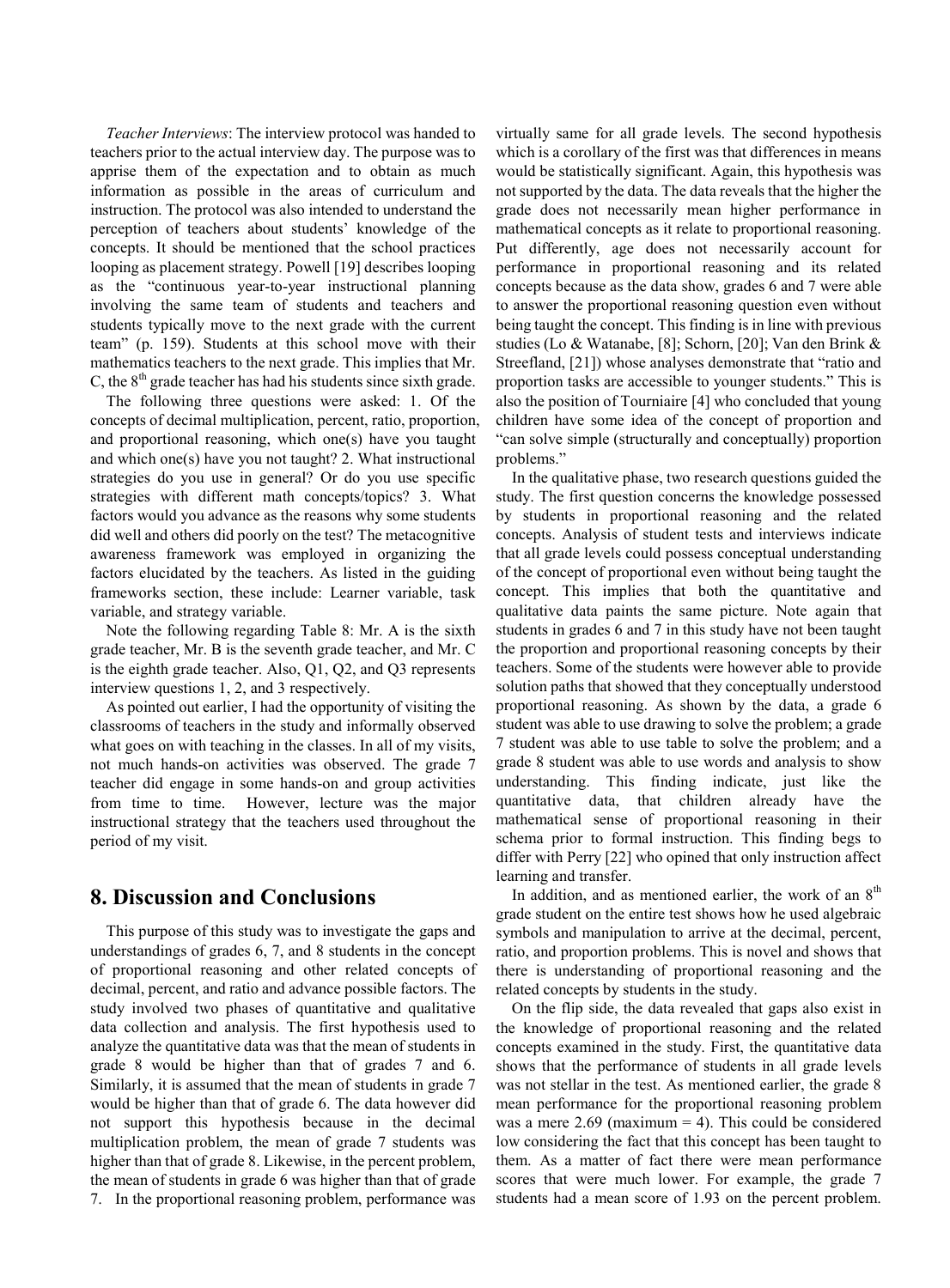They have also received instruction on that concept. The point here is that not every student in all grade levels did well. Also, the qualitative data revealed something else – students were not able to account for connections between and among concepts of decimal, percent, ratio, proportion, and proportional reasoning. For example, the grade 8 student could not fathom how decimal and percent or ratio and proportion are related, especially in the context of the problems presented in the study.

A possible reason for the gap may not be unconnected with the way topics are sequenced by teachers during instruction. Majority of teachers and their teaching practices would often not present the opportunity for students to see the big picture and the interconnectedness among mathematics concepts. The importance of big picture in mathematics teaching and learning cannot be overemphasized. As Randall [23] pointed out, "When one understands big ideas, mathematics is no longer seen as a set of disconnected concepts, skills or facts. Rather, mathematics becomes a coherent set of ideas." This is in line with Herbert, et al [24] who opined that "We understand something if we see how it is related or connected to other things we know." (p. 4). Whenever possible, mathematics teachers should avoid teaching mathematics concepts/topics in isolation. They should always plan to make students see the big picture by making connection among ideas and revealing the relationships that exist among concepts.

The second research question concerns fathoming factors responsible for understandings and gaps revealed in the study. The teachers' interviews revealed that those factors relating to the learner (learner variable) were remembering, forgetting, attitude towards mathematics, and motivation. The task variable factor was that of relating a task to specific real-life context. In other words, for the fact that the task was involving a real-life situation, the propensity for students to relate to it and get the problem right was enhanced. The strategy variable factors includes using effective problem strategy and the ability to apply previous knowledge to the present task. It needs to be mentioned that the interplay of learner variable, task variable, and strategy variable is necessary in accomplishing mathematics teaching and learning. Schunk [15] stressed the point that task, strategy, and learner variables typically interact when students engage in metacognitive activities.

In conclusion, the study revealed that understandings and gaps do exist in middle level grades in proportional reasoning and the related concepts of decimal, percent, and ratio. One implication of the findings of this study would be that teachers capitalize on the fact that children do have the schema for proportional reasoning even without being exposed to the concept through instruction. Teachers should rely on this information to plan instruction that would further enhance the concept by providing rewarding, enriching, and challenging learning activities and tasks for students. The study also revealed that students might not necessarily be able to do decimal, percent, and ratio quite well but are able to handle proportional reasoning problems. This was evident

in the data where grades 6 and 7 students had higher mean scores in the proportional reasoning problem than they did on the percent and ratio problems. In view of this finding, teachers should not be hindered in planning higher level concepts just because they feel that students have not yet mastered a concept at the lower level. The final implication that arose from the study is that teachers should use multiple forms of assessment in their classrooms. It was evident that because students were made to solve a problem using a different strategy, they consequently were able to use novel and non-algorithmic methods. In view, observations and oral presentation should be seen as viable alternative methods of assessing students.

Future studies should consider an instructionally based research whereby teachers are observed as they engage in teaching practices. This will provide insights into the actual role played by instruction in the gaps and understandings analyses. Rather than self-report their methods of instruction as done in this study, future studies should scientifically investigate the teaching practices of teachers and showcase the effect of such practices on the concept of proportional reasoning.

## **REFERENCES**

- [1] National Council of Teachers of Mathematics. Curriculum and Evaluation Standards for School Mathematics. Reston, VA. NCTM. 1989.
- [2] Common Core State Standards Initiative. Common Core State Standards for Mathematics*.* Washington, DC: National Governors Association Center for Best Practices and the Council of Chief State School Officers. 2010.
- [3] Heinz, K., & Sterba-Boatwright, B. The when and why of using proportions. Mathematics Teacher, 2008, 101(7), 528-533.
- [4] Tourniaire, F. Proportions in elementary school. Educational Studies in Mathematics, 1986, 17, 401 – 412.
- [5] Hoffer, A. Ratios and proportional thinking. In T. Post (Ed.), Teaching Mathematics in Grades  $K - 8$ : Researched Based Methods. (pp. 285-313). Allyn & Bacon. Boston, MA. 1988.
- [6] Singh, P. Understanding the concepts of proportion and ratio among grade nine students in Malaysia. International Journal of Mathematical Education in Science and Technology, 2000, 31(4), 579-599.
- [7] Ben-Chaim, D., Fey, J., Fitzgerald, W., Benedetto, C., & Miller, J. Proportional reasoning among  $7<sup>th</sup>$  grade students with different curricular experiences. Educational Studies in Mathematics, 1998, 36*,* 247-273.
- [8] Lo, J.J., & Watanabe, T. Developing ratio and proportion schemes: A story of a fifth grader. Journal for Research in Mathematics Education, 1997, 28(2), 216-236.
- [9] Lawton, C.A. Contextual factors affecting errors in proportional reasoning. Journal for Research in Mathematics Education, 1993, 24, 460-466.